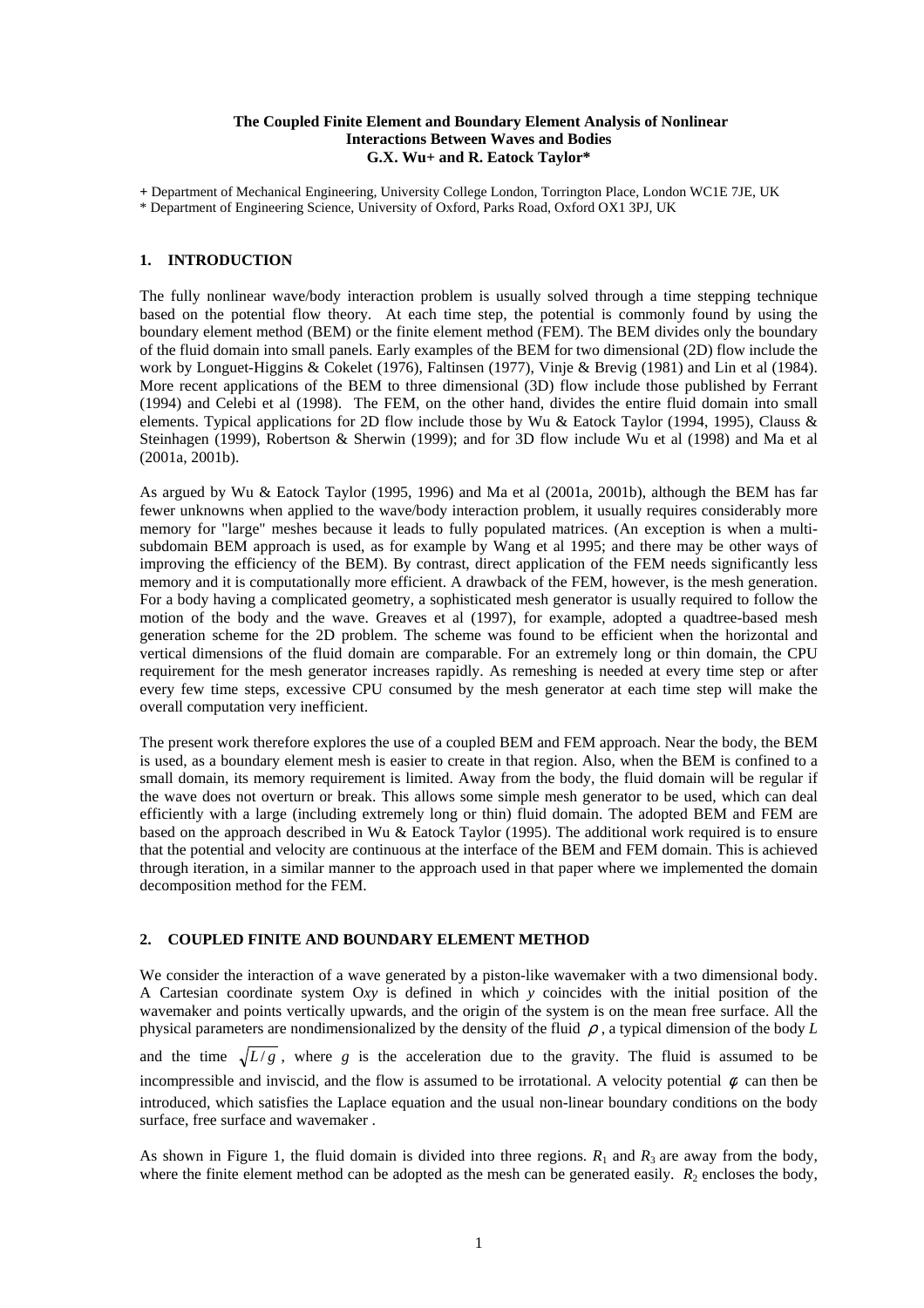where the boundary element method can be used. The continuity of the potential and velocity is enforced on the two interfaces  $\Gamma_{12}$  and  $\Gamma_{23}$ .



*Figure 1* The coupled FEM and BEM computational domain

Based on the finite element method, the potential in  $R_1$  can be written as

$$
\phi^{(1)} = \sum_{j=1}^{n_1} \phi_j^{(1)} N_j(x, y) \tag{1}
$$

where  $\phi_j$  are the nodal values of the potential,  $n_1$  is the number of the nodes in  $R_1$  and  $N_j(x, y)$  are the shape functions, which have been chosen to vary linearly over triangular elements in the present analysis. Application of the Galerkin method within  $R_1$  leads to

$$
\int_{R_1} \nabla N_i \sum_{j=1}^{n_1} \phi_j^{(1)} \nabla N_j dR \mid_{j \notin S_{F_1}} = -\int_{R_1} \nabla N_i \sum_{j=1}^{n_1} \phi_j^{(1)} \nabla N_j dR \mid_{j \in S_{F_1}} -U_0 \int_{S_W} N_i dS - \int_{\Gamma_{12}} \frac{\partial \phi^{(2)}}{\partial n} N_i dS. \tag{2}
$$

It should be noted that the direction of the normal of  $\Gamma_{12}$  changes sign from  $R_1$  to  $R_2$ .

Within  $R_2$ , the complex potential  $\beta = \phi^{(2)} + i\psi^{(2)}$  is defined, where  $\psi^{(2)}$  is the stream function. Along the boundary we can write

$$
\beta = \sum_{j=1}^{n_2} \beta_j N_j(z).
$$
 (3)

 $\beta_j$  are the nodal values of the complex potential and the interpolation function is chosen as

$$
N_j(z) = \begin{cases} (z - z_{j+1})/(z_j - z_{j+1}) & z \in (z_j, z_{j+1}) \\ (z - z_{j-1})/(z_j - z_{j-1}) & z \in (z_{j-1}, z_j) \\ 0 & z \notin (z_{j-1}, z_{j+1}) \end{cases}
$$
 (4)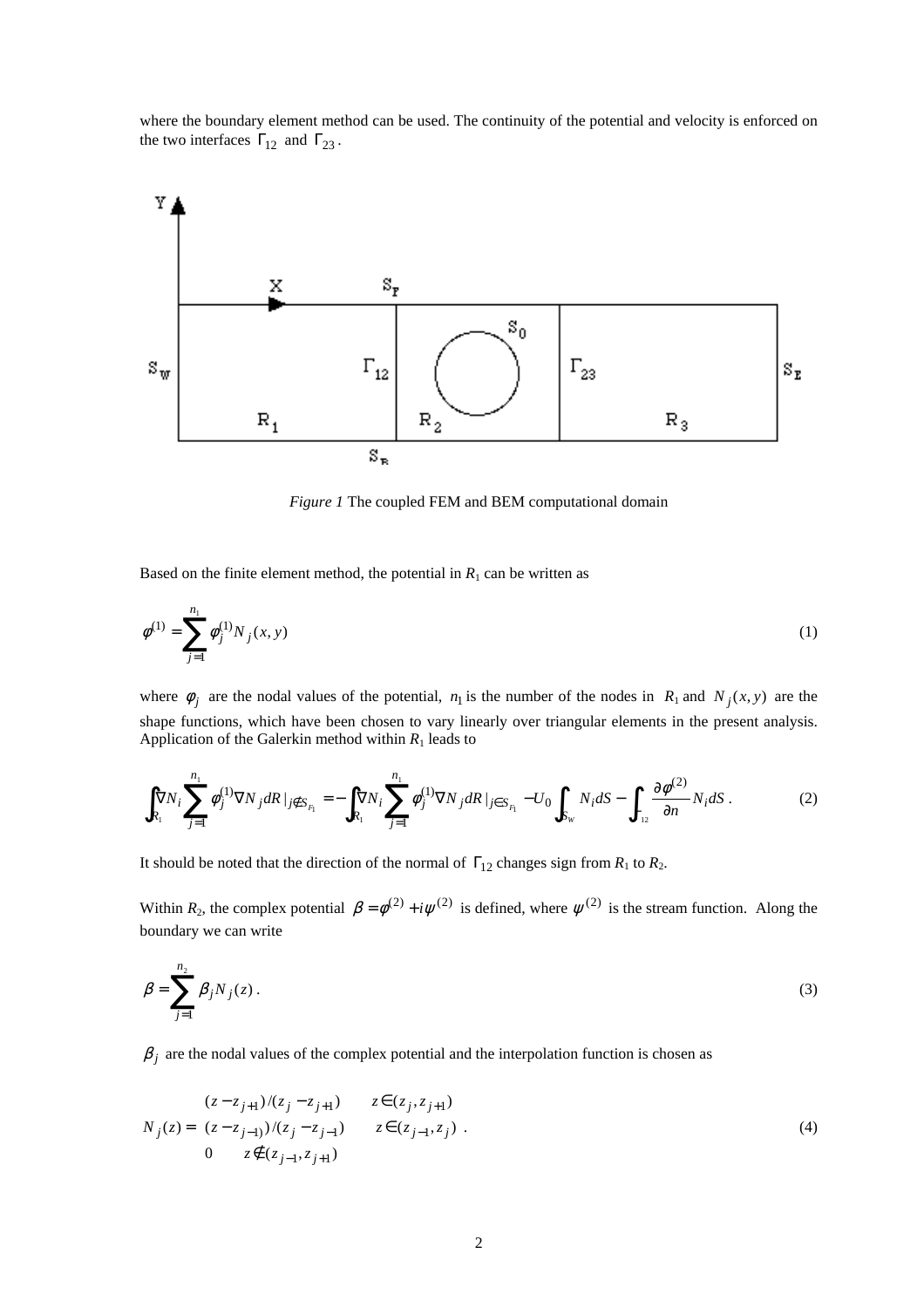Application of Cauchy's theorem gives

$$
\sum_{j=1}^{n_2} A_{kj} \phi_j^{(2)} |_{j \in S_0 + S_{B_2}} + i \sum_{j=1}^{n_2} A_{kj} \psi_j^{(2)} |_{j \in S_{F_2} + \Gamma_{12} + \Gamma_{23}} = - \sum_{j=1}^{n_2} A_{kj} \phi_j^{(2)} |_{j \in S_{F_2}} - \sum_{j=1}^{n_2} A_{kj} \phi_j^{(2)} |_{j \in \Gamma_{12}} - \sum_{j=1}^{n_2} A_{kj} \phi_j^{(2)} |_{j \in S_0 + S_{B_2}},
$$
\n(5)

where

$$
A_{kj} = \frac{z_k - z_{j-1}}{z_j - z_{j-1}} \ln \frac{z_j - z_k}{z_{j-1} - z_k} + \frac{z_k - z_{j+1}}{z_j - z_{j+1}} \ln \frac{z_{j+1} - z_k}{z_j - z_k}.
$$
(6)

In  $R_3$ , we can write

$$
\int_{R_{31}} \nabla N_i \sum_{j=1}^{n_3} \phi_j^{(3)} \nabla N_j dR \mid_{j \notin S_{F_3} + S_E} = -\int_{R_1} \nabla N_i \sum_{j=1}^{n_3} \phi_j^{(3)} \nabla N_j dR \mid_{j \in S_{F_3} + S_E} - \int_{\Gamma_{23}} \frac{\partial \phi^{(2)}}{\partial n} N_i dS \tag{7}
$$

similar to equation (2). Here the potential on the boundary at the far end  $S_E$  is treated as known, because it can be obtained through the solution at the previous time step using the radiation condition (Ma et al 2001a, 2001b).

Equations (2), (5) and (7) can be solved iteratively. When  $\partial \phi^{(2)}/\partial n$  in (2) is assumed, the equation becomes complete and can be solved. From the solution of  $\phi^{(1)}$  we replace  $\phi^{(2)}$  on  $\Gamma_{12}$  in (5) by  $\phi^{(2)} + \gamma(\phi^{(1)} - \phi^{(2)})$ , where  $\gamma$  is the relaxation coefficient. When  $\phi^{(2)}$  on  $\Gamma_{23}$  is assumed in (5), the equation can be solved to give  $\partial \phi^{(2)}/\partial n$  on  $\Gamma_{23}$  through the derivative of the stream function along the boundary. Subsequently, equation (5) can be solved to give the new value of the potential on  $\Gamma_{23}$  through  $\phi^{(2)} + \gamma(\phi^{(3)} - \phi^{(2)})$ . The solution procedure then returns to  $R_1$  and is repeated until the desired accuracy has been achieved.

# 3. **NUMERICAL RESULTS**

The results given in Figure 2 are for a cylinder of radius  $r_0$  with submergence 1.5 $r_0$  in water of depth 4 $r_0$ . The cylinder is placed at a distance equal to  $65r<sub>0</sub>$  from both the wavemaker and the far end. The length of the BEM is equal to  $4r_0$  with the cylinder being in the middle. The wavemaker is stationary and the cylinder moves with horizontal velocity  $U = \omega a \sin \omega t$  ( $a = 0.1$  and  $\omega = 1.0$ , using the non-dimensional parameters previously specified). Based on the linear solution in the frequency domain, the vertical force is zero because of anti-symmetry. The result in Figure 2b, which has been divided by *a*, is therefore due to the nonlinear effect. In particular, it has been shown by Wu (1993, 2000) that when the motion becomes periodic, the nonlinear vertical force has only components of 2*n*<sup>ω</sup> while the horizontal force has only components of  $(2n+1)\omega$ ,  $n=0,1,2,...$ , which can be seen to be consistent with the results in Figure 2. More results and discussion will be given at the workshop.

### **ACKNOWLEDGEMENT**

This work is supported by EPSRC through a joint project between UCL (GR/M57910) and Oxford University (GR/M56401), for which the authors are most grateful.